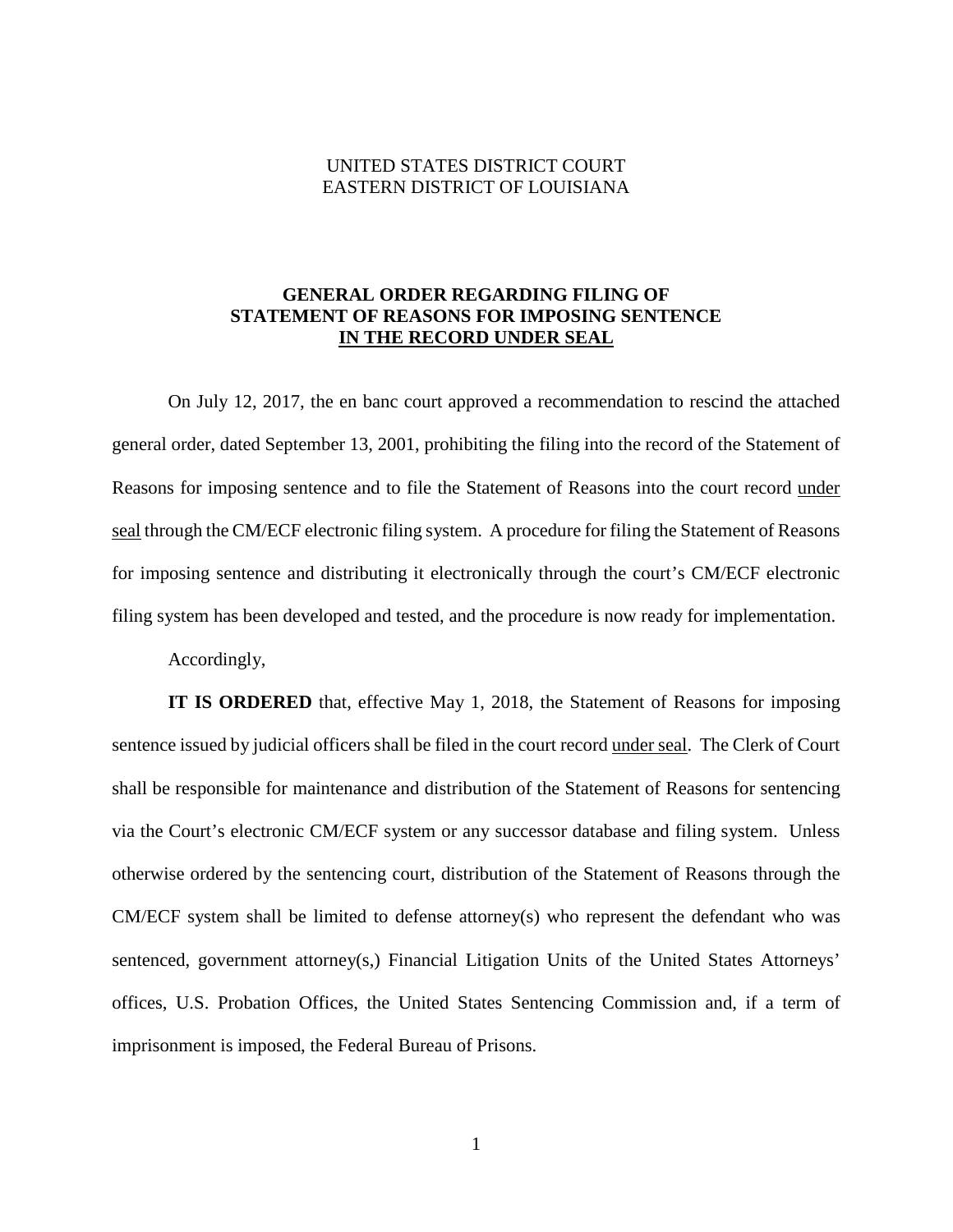The General Order dated September 13, 2001, in which the Chief Judge ordered that the Statement of Reasons not be filed or placed in the court record, is hereby **RESCINDED AND SUPERSEDED** by this general order.

New Orleans, Louisiana, this 30th day of April 2018.

 $\mathscr{M}\mathscr{M}\mathscr{M}$ **KURT D. ENGELHARDT**

CHIEF UNITED STATES DISTRICT JUDGE